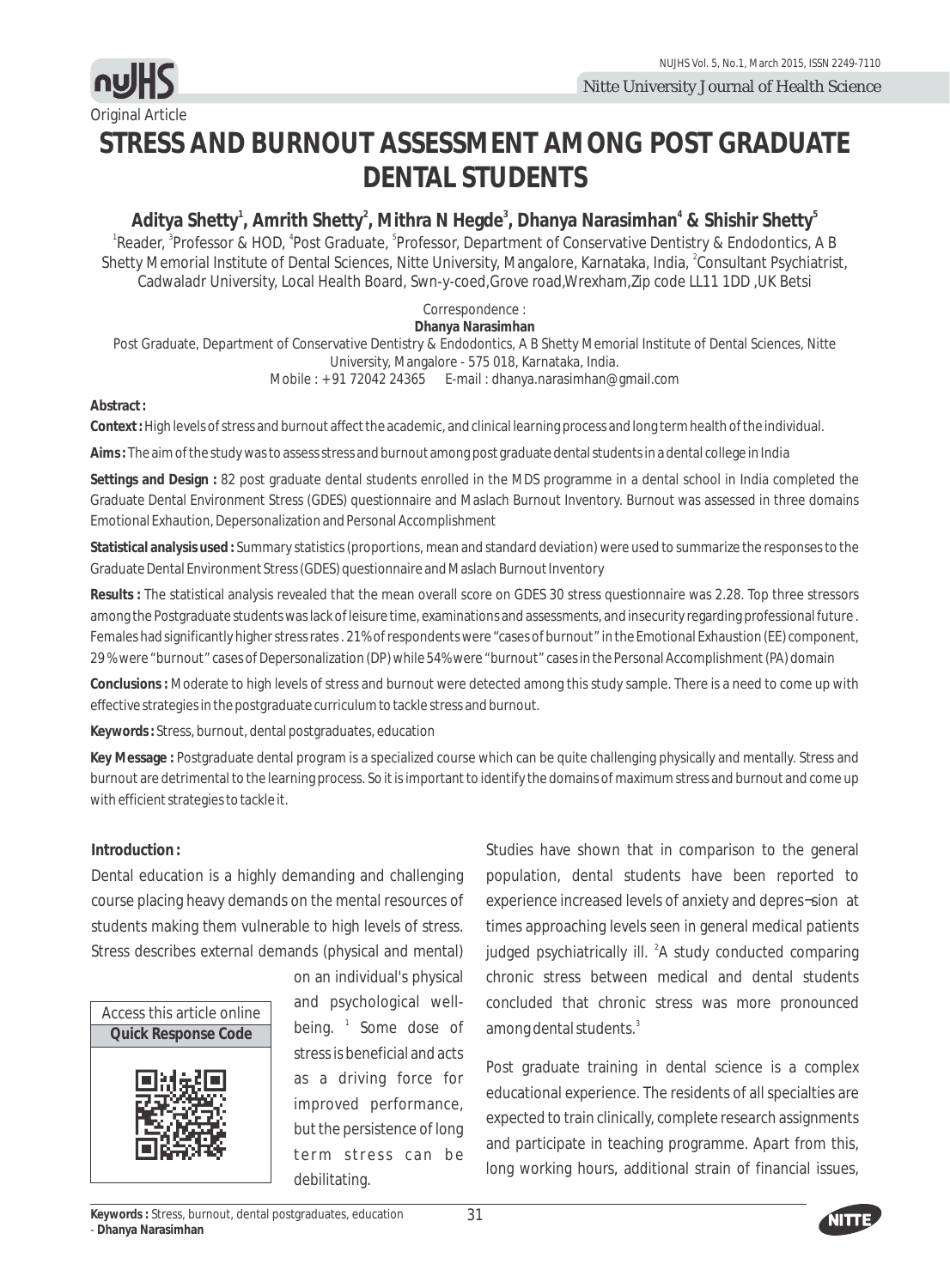family obligations and future employment uncertainty add to substantial stress circumstances. <sup>4</sup> As many studies show that stress and anxiety are predictors of academic and clinical performance it becomes all the more important to assess the stress levels.<sup>5,6</sup>

This study aimed to evaluate the mental health of postgraduate students in a dental college in India specifically with respect to stress and burnout. This adds to the knowledge base from the findings from similar studies in other countries - Switzerland<sup>7</sup>, United Kingdom<sup>8</sup>, Spain<sup>9</sup> and Greece<sup>10</sup>. We are not aware of any similar studies among postgraduate dental students in the Indian population.

# **Subjects and Methods :**

All postgraduate dental students enrolled in the MDS program of a dental college in India in the year 2011-2013 comprised the target population and were requested to participate in the study ( $n= 126$ ). The study sample included residents in six departments: Conservative dentistry and Endodontics, Orthodontics, Oral and Maxillofacial surgery, Pedodontics, Periodontics, Prosthodontics , Oral medicine and radiology and Oral pathology. The MDS program is a 36 month programme which when successfully completed leads to a Masters degree in Dental Surgery (MDS) specific to each department. Stress and burnout were separately evaluated. To measure perceived stress, a modified version of the Graduate Dental Environment Stress (GDES30) scale was used.<sup>11</sup> The participants were administered a questionnaire in English language. Postgraduate students were invited to complete the questionnaires with pen or pencil and completion required approximately 20 minutes. The questionnaire was anonymous and participation was voluntary.

The questionnaire basically consisted of 30 statements pertaining to various sources of stress perceived by the dental postgraduates on a daily basis. The statements were to be rated on a 4 point likert scale as 1: "not stressful at all", 2: "somewhat stressful",3 "quite stressful",4: "very stressful" .

To quantify burnout the 22-item Maslach Burnout Inventory (MBI) (Maslach et al., 1996) was employed, as used in previous investigations to measure burnout.<sup>7,8,11</sup> This questionnaire is a modification of the list of stressor items listed by Garbee and colleagues in 1980.  $12$  The three dimensions of burnout that were measured by this 22 point scale were Emotional Exhaustion (EE; nine items), Depersonalization (DP; five items) and Personal Accomplishment (PA; eight items). Participants were asked to rank these items on a seven-point Likert scale where 0 means "never", 1: "a few times a year",2: "monthly" ,3: "a few times a month" ,4: "weekly" , 5: "a few times a week" and 6 : "everyday". The subscale score thresholds that were recommended by the MBI manual were used to identify individuals who met the criteria of burnout "cases"– EE: > 26, DP: > 12, and PA: < 32. 13

Summary statistics (proportions, mean and standard deviation) were used to summarize the responses to the thirty stress items, as well as the participants' demographic information. Subsequently, overall mean GDES30 and MBI subscale scores were computed .Cronbach's alpha was computed for the GDES as a measure of its internal consistency , proportions of burnout "cases" were calculated among the entire sample of residents and stratified according to year of study (first, second, and third) , age and gender

# **Results :**

Out of the 126 postgraduates contacted, 82 completed the stress survey questionnaire and 72 completed the burnout questionnaire .The Cronbach's alpha was 0.876 for the stress questionnaire. Respondents had a mean age of 27 and were balanced in terms of age and gender. The specialty distribution of the respondents and the year of study are depicted in Table I.

The mean overall score was GDES30 was 2.28(SD=0.09), the vast majority of answers were in range between 2 (somewhat stressful) and 3 (quite stressful). Distribution of individual responses to the thirty statements , as well as mean scores and ranking of the stress factors are given in Table II .Top three stressors overall among the Postgraduate

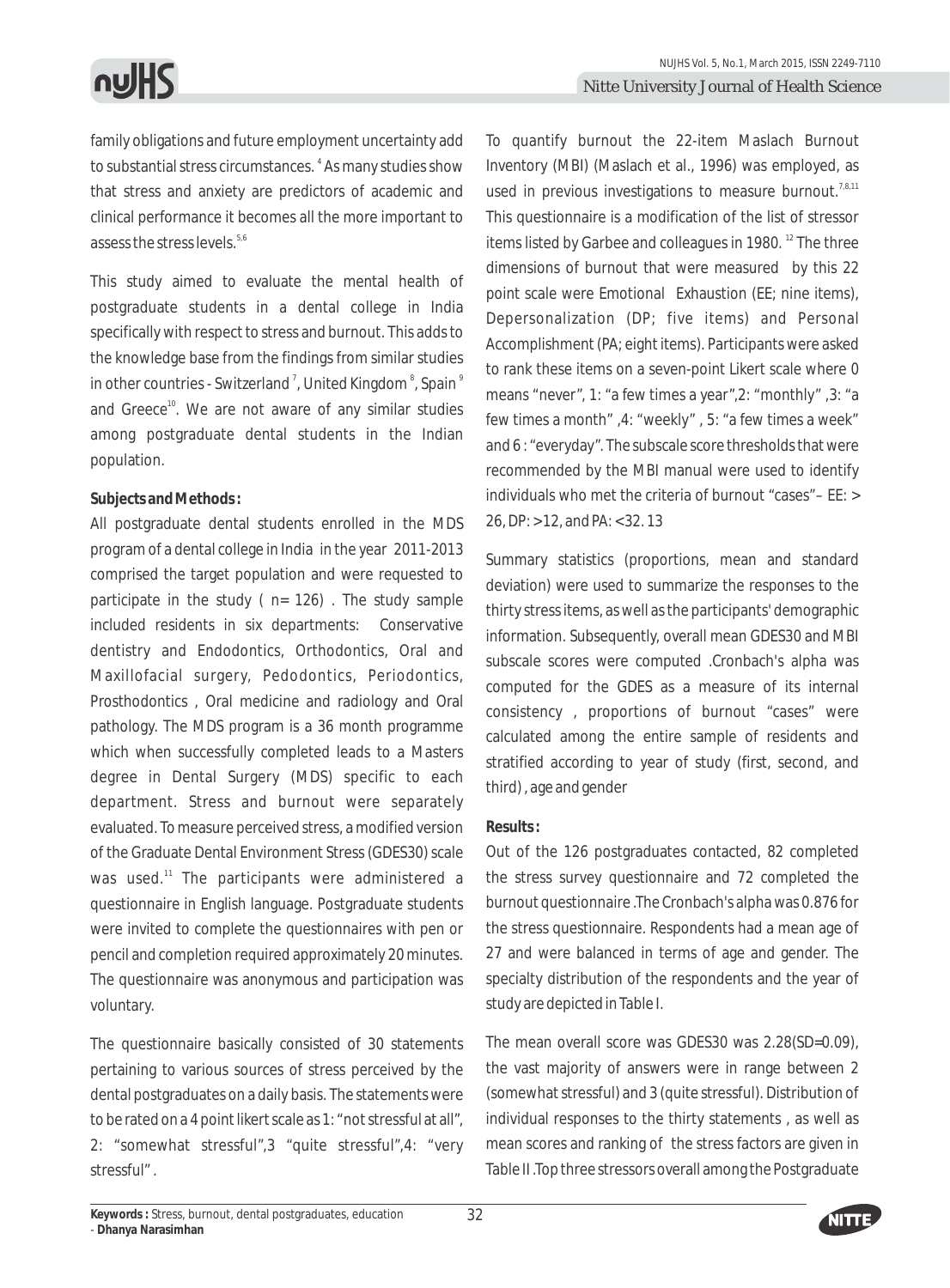students was examinations and assessments, lack of time for leisure activities ,and insecurity regarding professional future. Meeting research requirements, financial issues and amount of assigned reading material were the next three factors for stress. There was no significant difference in the perceived stress among the three years. However multiple linear regression analysis indicated that stress due to fear of failure while treating complex cases, and difficulty of communication with patients was maximum in the first year postgraduates and decreased with subsequent years .Overall females had slightly higher stress rates than males which was significantly higher in terms of response to stress induced by amount of assigned readings, difficulty of assigned readings, examinations/assessments, learning clinical/surgical techniques, and lack of leave and holiday days allowed. The mean score of perceived stress was higher in the younger age group (2.31 vs 2.23). With regard to burnout 21% of respondents were "cases of burnout" in the emotional exhaustion component, Table III the proportion was higher for depersonalization (29%) while personal

accomplishment was lowest with 54% of the postgraduates burnout cases with inadequate sense of personal accomplishment. There was however no significant difference in burnout cases among the three years of postgraduates.

| students                | N (Percent) |                    |  |  |  |  |  |
|-------------------------|-------------|--------------------|--|--|--|--|--|
| Demographics            |             |                    |  |  |  |  |  |
| Female                  | 41 (50%)    |                    |  |  |  |  |  |
| Male                    | 41 (50%)    |                    |  |  |  |  |  |
| Age (Years, mean)       | 27          |                    |  |  |  |  |  |
| Years of study          |             | No of participants |  |  |  |  |  |
| First                   | 29(35.36%)  |                    |  |  |  |  |  |
| Second                  |             | 27(32.9%)          |  |  |  |  |  |
| Third                   | 26 (31.7%)  |                    |  |  |  |  |  |
| Program type            |             |                    |  |  |  |  |  |
| Conservative dentistry  | 20          | (24.39%)           |  |  |  |  |  |
| Maxillofacial surgery   | 6           | (7.31%)            |  |  |  |  |  |
| Periodontics            | 6           | (7.31%)            |  |  |  |  |  |
| Pedodontics             | 14          | (17.07%)           |  |  |  |  |  |
| Orthodontics            | 8           | (9.75%)            |  |  |  |  |  |
| Prosthodontics          | 18          | (21.95%)           |  |  |  |  |  |
| Oral medicine radiology | 6           | (7.31%)            |  |  |  |  |  |
| Oral pathology          | 4           | (4.87%)            |  |  |  |  |  |

**Table. I** Descriptive information of the 82 dental postgraduate students N (Percent)

| Table II: Distribution of responses to the thirty stressors of the Graduate Dental Environment Stress (GDES30) questionnaire, with |  |
|------------------------------------------------------------------------------------------------------------------------------------|--|
| mean scores and standard deviation and ranking of the items among the 82 postgraduate dental students                              |  |

| <b>Stress Items</b>                                         |    | $\overline{2}$ | $3^{\degree}$ | 4  | n              | Mean | Standard  | Rank <sup>***</sup> |
|-------------------------------------------------------------|----|----------------|---------------|----|----------------|------|-----------|---------------------|
|                                                             |    |                |               |    |                |      | Deviation |                     |
| Q1 Amount of assigned reading material                      | 12 | 23             | 33            | 14 | $\Omega$       | 2.60 | 0.94      | 6                   |
| Q2 Difficulty of understanding course reading material      | 15 | 31             | 33            | 3  | 0              | 2.29 | 0.80      | 14                  |
| Q3 Competition for higher performance                       | 26 | 21             | 22            | 11 | 2              | 2.17 | 1.09      | 20                  |
| Q4 Patients coming late /missing appointments               | 9  | 26             | 26            | 18 | 3              | 2.57 | 1.06      | 8                   |
| O5Examinations/assessment                                   | 14 | 19             | 20            | 29 | 0              | 2.78 | 1.11      | 1                   |
| Q6 Collaboration with Para medical staff (lab technician)   | 40 | 20             | 12            | 10 | 0              | 1.90 | 1.06      | 26                  |
| Q7 Learning laboratory techniques                           | 23 | 26             | 24            | 9  | 0              | 2.23 | 0.98      | 18-19               |
| Q8 Learning clinical/surgical techniques                    | 32 | 21             | 21            | 5  | 3              | 1.91 | 1.02      | 25                  |
| Q9 Lack of adequate staff in the clinic                     | 46 | 14             | 11            | 10 | 1              | 1.79 | 1.09      | 30                  |
| Q10 Lack of confidence to be a successful resident          | 41 | 21             | 7             | 11 | 2              | 1.80 | 1.09      | 29                  |
| Q11 Lack of confidence in meeting patient expectations      | 36 | 21             | 16            | 6  | 3              | 1.82 | 1.02      | 28                  |
| Q12 Meeting research requirements                           | 10 | 25             | 32            | 15 | 0              | 2.63 | 0.92      | $4 - 5$             |
| Q13 Policies and regulations of the course                  | 13 | 17             | 38            | 12 | 2              | 2.54 | 1.00      | 10                  |
| Q14 Obtaining adequate clinical experience                  | 23 | 21             | 27            | 10 | 1              | 2.26 | 1.04      | 16                  |
| Q15 Completing graduation requirements                      | 17 | 20             | 33            | 11 | 1              | 2.43 | 1.00      | 12                  |
| Q16 Lack of input in administrative issues of the program   | 30 | 18             | 19            | 13 | $\overline{2}$ | 2.13 | 1.15      | 21                  |
| Q17Insecurity regarding professional future                 | 9  | 27             | 30            | 16 | 0              | 2.64 | 0.92      | 3                   |
| Q18Financial issues                                         | 18 | 19             | 16            | 28 | 1              | 2.63 | 1.20      | $4 - 5$             |
| Q19 Lack of time for leisure activities                     | 17 | 11             | 22            | 30 | $\overline{2}$ | 2.74 | 1.22      | $\mathfrak{D}$      |
| Q20 Inconsistency of feedback between different instructors | 20 | 25             | 23            | 13 | 1              | 2.32 | 1.05      | 13                  |
| Q21Availibility of faculty to work up cases                 | 29 | 24             | 18            | 9  | 2              | 2.03 | 1.05      | $\overline{22}$     |
| Q22Difficulty in communication with patients                | 26 | 14             | 22            | 17 | 3              | 2.29 | 1.22      | 15                  |

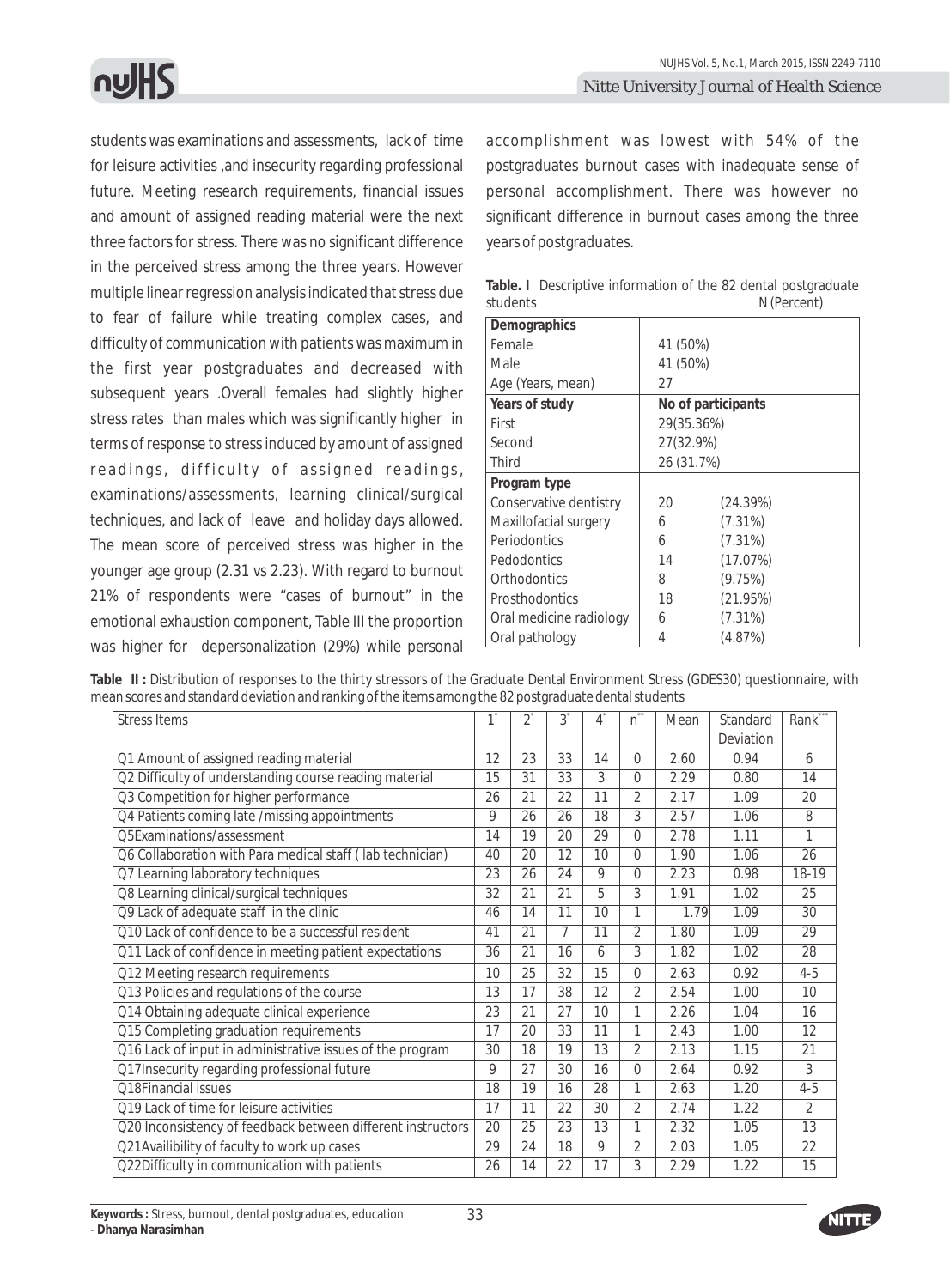

| Stress Items                                               |    |    |    |              |   | Mean | Standard  | Rank*** |
|------------------------------------------------------------|----|----|----|--------------|---|------|-----------|---------|
|                                                            |    |    |    |              |   |      | Deviation |         |
| Q23 Lack of leave and holidays                             | 15 | 25 | 22 | 18           |   | 2.47 | 1.10      | 11      |
| Q24 Fear of failure when treating complex cases            | 15 | 33 | 24 | 8            |   | 2.25 | 0.95      | 17      |
| Q25 Neglect for personal cases                             | 14 | 24 | 20 | 22           | ኅ | 2.56 | 1.18      | 9       |
| Q26 Awareness of own competences and limitations           | 19 | 28 | 28 | <sup>6</sup> |   | 2.23 | 0.93      | 18-19   |
| Q27 Collaboration with part time faculty                   | 32 | 26 | 15 |              |   | 1.91 | 1.00      | 24      |
| Q28 Doing case presentations to patients                   | 28 | 25 | 19 |              |   | 1.98 | 1.03      | 23      |
| Q29 Doing presentations in seminar activities              | 16 | 19 | 22 | 23           |   | 2.58 | 1.16      |         |
| Q30 Collaboration with other specialties282918431.900.9527 |    |    |    |              |   |      |           |         |

Percent calculated among non-missing responses, where 1: not stressful at all, 2: somewhat stressful, 3: quite stressful, 4: very stressful

Number of missing responses/ not aplicable

\*\*\* Items ranked from highest to lowest mean score

**Table III :**Distribution of perceived stress (GDES30 mean score and standard deviation [SD]) and burnout (MBI subscale mean scores and SD, and percent of "high" or "low scorers", or "cases") among the entire sample, and stratified by age, gender and year of study among 72 postgraduate students

|               |              | Perceived stress | Emotional    | % high <sup>*</sup> | Depersonalization | % high**       | Personal      | % reduced*** |
|---------------|--------------|------------------|--------------|---------------------|-------------------|----------------|---------------|--------------|
|               |              | GDES mean        | exhaustion   |                     | Mean (SD)         | accomplishment |               |              |
|               |              |                  | Mean (SD)    |                     |                   | Mean (SD)      |               |              |
|               | Overall      | 2.28(0.09)       | 17.88(11.25) | 21%                 | 8.54(8.67)        | 29%            | 29.37(10.14)  | 54%          |
| Age           | $<$ 27       | 2.31(0.10)       | 18.14(11.11) | 21%                 | 9.31(9.30)        | 31%            | 30.55(10.73)  | 46%          |
|               | >27          | 2.23(0.11)       | 17.40(11.71) | 21%                 | 7.08(7.29)        | 25%            | 27.16(8.69)   | 71%          |
| Gender        | Male         | 2.20(0.11)       | 17.57(11.34) | 25%                 | 9.8(7.12)         | 31%            | 30.57(6.45)   | 51%          |
|               | Femalel      | 2.36(0.11)       | 18.18(11.34) | 13%                 | 7.3(3.42)         | 27%            | 28.54(8.95)   | 70%          |
| Year of study | First        | 2.31(0.13)       | 18.61(13.73) | 25%                 | 10.69(10.31)      | 30%            | 29.30 (12.26) | 48%          |
|               | lSecondl     | 2.22(0.12)       | 17.08(8.38)  | 8%                  | 6.86(8.58)        | 30%            | 30.95(8.29)   | 56%          |
|               | <b>Third</b> | 2.30(0.11)       | 17.86(11.07) | 27%                 | 7.78(6.35)        | 27%            | 27.86(9.33)   | 59%          |

Proportions of burnout "cases" were calculated using the thresholds used in the Maslach Burnout Inventory – high emotional exhaustion score: > 26

High depersonalization score: > 12

\*\*\* Reduced personal accomplishment score: < 32

## **Discussion :**

The study found moderate to high levels of stress and burnout faced by post graduates students in their three years of training. The overall stress score being 2.28 was higher among this study group of dental postgraduates when compared to a similar study on Greek dental residents  $(2.1)^7$ 

"Examinations and assessment" "lack of time for leisure activities" and "insecurity regarding professional future" were top stressors among the study group. This is not surprising considering the meticulous and strict nature of the course. The stress of examination and assessment can be attributed to the competitive nature of the course, and the fear of failing the course requirement. Previous findings of similar studies rank "lack of leisure time" and

"completing graduation requirements" the highest stressors. <sup>14,15,16</sup> Our data did not reveal stress and burnout to be linked to the study year, unlike studies conducted in European dental residents.  $9,17$  This could be explained on two grounds. First, the timing of the survey corresponded to almost ten months from the beginning of the academic year. Hence, the students in the first year would have had significant exposure to the professional environment and its attendant mental demands including facing the taxing clinical workload. There is a possibility that although the course burden increases with the year, the coping skills may also be improve with time. This could also be the reason that burnout is consistently higher in the lower age group (< 26years) .There is also the limitation of limited sample size. In any case, it must be acknowledged that the typically small size of all studies in the field, limits their

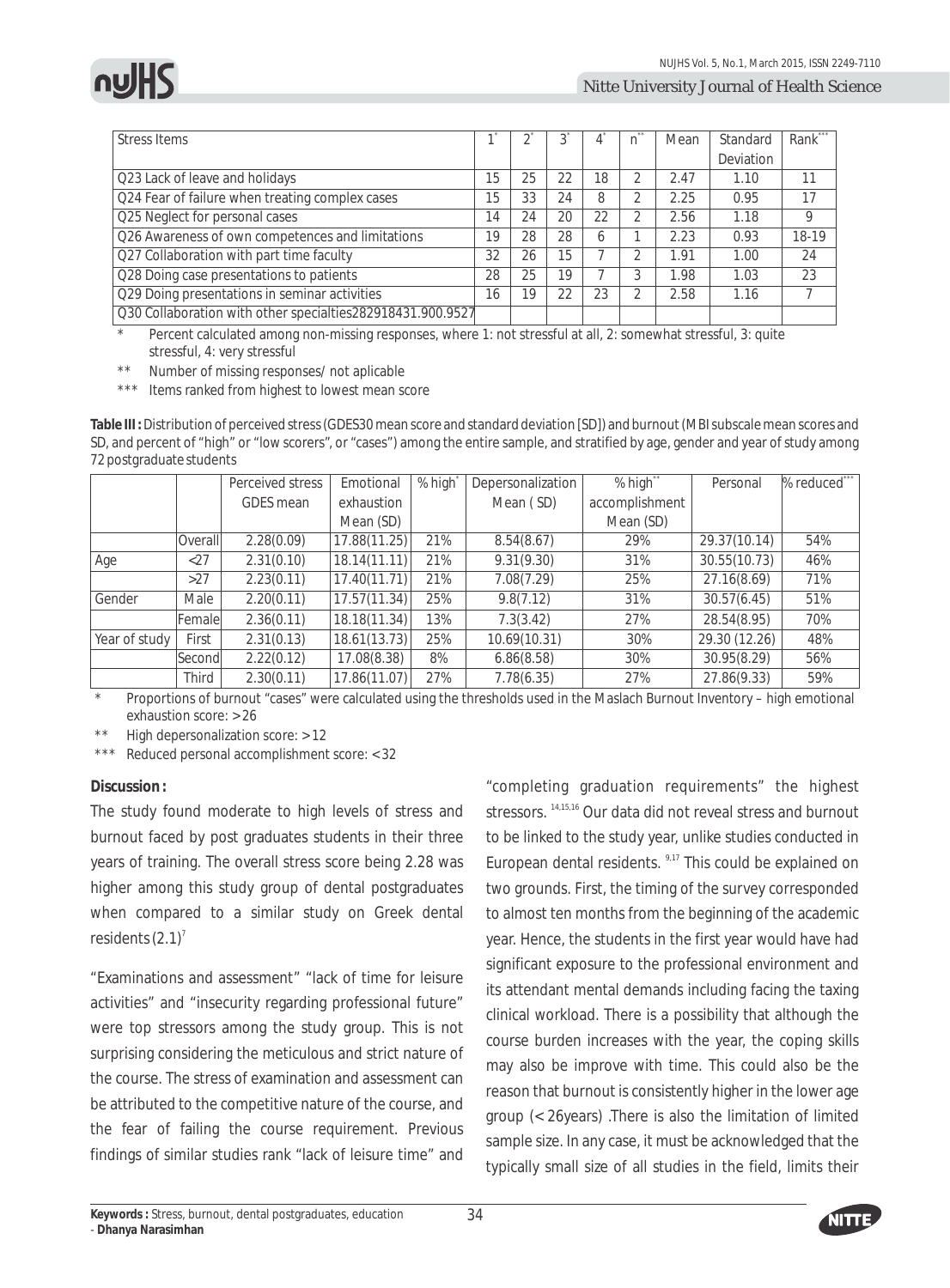between-subgroups inferential potential. <sup>9</sup> Increased stress of communication with patients among first year postgraduates can be justified, because India has a multi linguistic population .The setting of the study is a dental college situated at the border of two states with the population speaking various dialects. Gender has been considered to be an important factor in influencing the extent of psychological symptoms. The female students in our study had a higher level of stress relative to their male counterparts. There is higher female stress in many studies conducted among dental and medical professionals. $2,18,19,20,21$  This could be attributed to socio cultural differences, different psychological attributes related to coping skills and vulnerability to life events.<sup>5,22,23</sup>

Our study revealed high levels of burnout among the postgraduates with more than 54% of the postgraduates feeling low Personal Accomplishment and 29% feeling burnout with Depersonalization , and 21 % Emotionally Exhausted. This burnout is much higher than burnout values obtained from postgraduates in European dental schools.<sup>9</sup> The current study set up is a dental college offering completely free dental care to all the patients irrespective of the dental care required. This is similar to most government dental hospitals where patient dental care is almost always free or at minimal cost. Such a

#### **Reference :**

- 1. Atkinson TM, Millar K, Kay EJ, Blinkhorn AS. Stress in dental practice. Dent Update 1991;18:60-4
- 2. Lloyd C, Musser LA. Psychiatric symptoms in dental students. J Nerv Ment Dis 1989 ;177(2):61–9
- 3. Schmitter M, Liedl M, Beck J, Rammelsberg P. Chronic stress in medical and dental education. Med Teach 2008;30:97–99
- 4. Thomas N K: Resident burnout. JAMA 2004; 292: 2880–9
- 5. Sanders A E, Lushington K: Sources of stress for Australian dental students. J Dent Educ 1999;63: 688–697
- 6. Tedesco LA.A Psychosocial perspective on the dental education experience and student performance .JDentEdu 1986;50:601-606
- 7. Divaris K, Lai CS, Polychronopoulou A, Eliades T, Katsaros C. Stress and burnout among Swiss dental residents. Schweiz Monatsschr Zahnmed. 2012; 122(7-8):610-5
- 8. Gorter R, Freeman R, Hammen S, Murtomaa H, Blinkhorn A, Humphris G.Psychological stress and health in undergraduate dental students:fifth year outcomes compared with first year baseline results from five European dental schools. Eur J Dent Educ 2008;12:61–8
- 9. Humphris G, Lilley J, Kaney S, Broomfield D:Burnout and stress-related factors among junior staff of three dental hospital specialties. Br Dent J 1997;183:15–21
- 10. Alemany Martínez A, Berini Aytés L, Gay Escoda C. The burnout syndrome and associated personality disturbances. The study in three

scenario leads to an immense case load which is handled by the postgraduate dental students. A disproportion between the numbers of patients to the post graduate students can lead to quicker burnout, and more stress.

#### **Limitations of the study**

The limitations of our study are limitations inherent in the methodology i.e. a chance of misinterpretation of questions and lack of response could not be controlled. The cross-sectional approach to interpretation of stress across three years , the difference in the number of postgraduates from different subjects participating in the study are limiting factors to an accurate assessment.

#### **Conclusion :**

Our study reveals high levels of stress and burnout among post graduate dental students, which must not be overlooked. There is a need to come up with an effective strategy in the postgraduate curriculum to tackle stress and burnout .Regulating bodies for dental education should take initiatives to provide financial security and future job prospects for the students, policies to update the examination systems and make it relatively less stressful should be looked into. Addressing issues that may arise in the educational setting will help improve the academic environment and lead to superior professional training.

graduate programs in Dentistry at the University of Barcelona. Med Oral Patol Oral Cir Bucal. 2008;13:E444-50

- 11.Divaris K, Polychronopoulou A, Taoufik A, Katsaros C, Eliades T.Stress and burnout in postgraduate dental education. Eur J Dent Educ 2012;16:35–42
- 12.Garbee WH, Zucker SB, Selby GR. Perceived sources of stress among dental students. J Am Dent Assoc 1980;100:853-7.
- 13. Maslach C, Jackson S E, Leiter M P. Maslach Burnout Inventory Manual, Palo Alto, CA 3rd ed. Consulting Psychologists Press, Inc; 1996
- 14. Sofola OO, Jeboda SO. Perceived sources of stress in Nigerian dental students. Eur J Dent Educ 2006;10:20–3
- 15. Polychronopoulou A, Divaris K.Dental students'perceived sources of stress: a multi-countrystudy. J Dent Educ 2009;73:631–9
- 16. Alzahem AM, van der Molen HT, Alaujan AH, Schmidt H G, Zamakhshary MH. Stress amongst dental students: a systematic review. Eur J Dent Educ 2011;15:8–18
- 17. Polychronopoulou A, Divaris K: A longitudinal study of Greek dental students' perceived sources of stress. J Dent Educ2010;74:524–30
- 18. Madhan B, Rajpurohit A, Gayathri H. Mental health of postgraduate orthodontic students in India: A multi-institution survey. J Dent Educ 2012; 76(2): 200-9.
- 19.Naidu RS, Adams JS, Simeon D, Persad S. Sources of stress and psychological disturbance among dental stu¬dents in the West Indies.